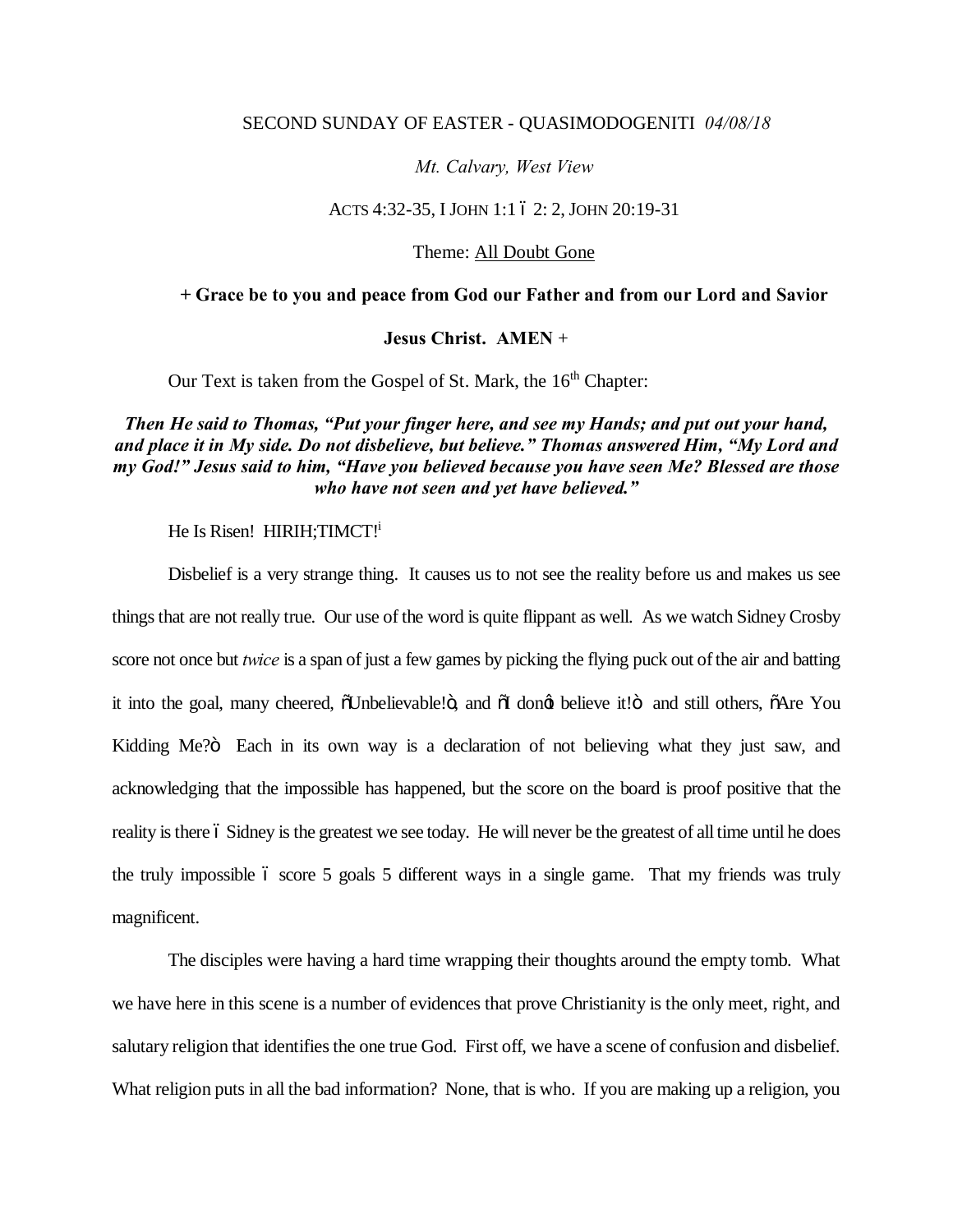put it in the best favorable light, and you put the others in a less favorable light. Christianity has no problem showing the frailty of man, for that is the reality of the situation. The purpose of Jesus gcoming to us was to save us from ourselves, so to show us mere mortals in unfavorable light only shows the truth. The disciples were in fear of the Jews because the tomb is empty. This proves that Jesus really was dead, and the disciples fully expected to see Him still there laying in a stranger tomb. It also proves that the disciples did not come and steal the body as the Jews spread the rumor. If they stole it, they would not be in confusion as to where He might be, for they would already know! And the doors locked, windows shut, and Jesus still shows up? This proves His resurrection, His second person of the Trinity claim, and the ability to do what He says He will do, so when He offers peace, they receive peace. When He offers understanding, He gives understanding to see His Word exactly as He imparts it, and there is no more confusion. Truly there is peace when we trust in the Word alone, no matter how much reason wants to fight it.

So as Jesus takes care of His disciples, there seems to be a miscreant. Thomas is a doubter, a wayward man, a non-conformist. He refuses to hang out with the others for whatever his reason would be. I would venture to say his reason is because there is no need to hang with those hosers anymore. After all, if the Jews want them removed, and you are no longer with them, you are safe, right? Not only this, but why hang with them if you do not believe in the resurrection from the dead? Thomas did not believe in the resurrection;  $\delta$ Unbelievable! $\ddot{\text{o}}$ ;  $\delta$ I dong believe it! $\ddot{\text{o}}$ ;  $\delta$ You have got to be Kidding Me! $\ddot{\text{o}}$ He believed any other scenario, but the physical manifestation of Jesus from the grave. That is just unbelievable. Fist shift, first shot, first goal? Now that is more believable. Yet, to his credit, Thomas shows up the following Sunday to hang out with these delusional goofs. And then the truly unbelievable happens 6 he sees Jesus face to face.

All doubt gone.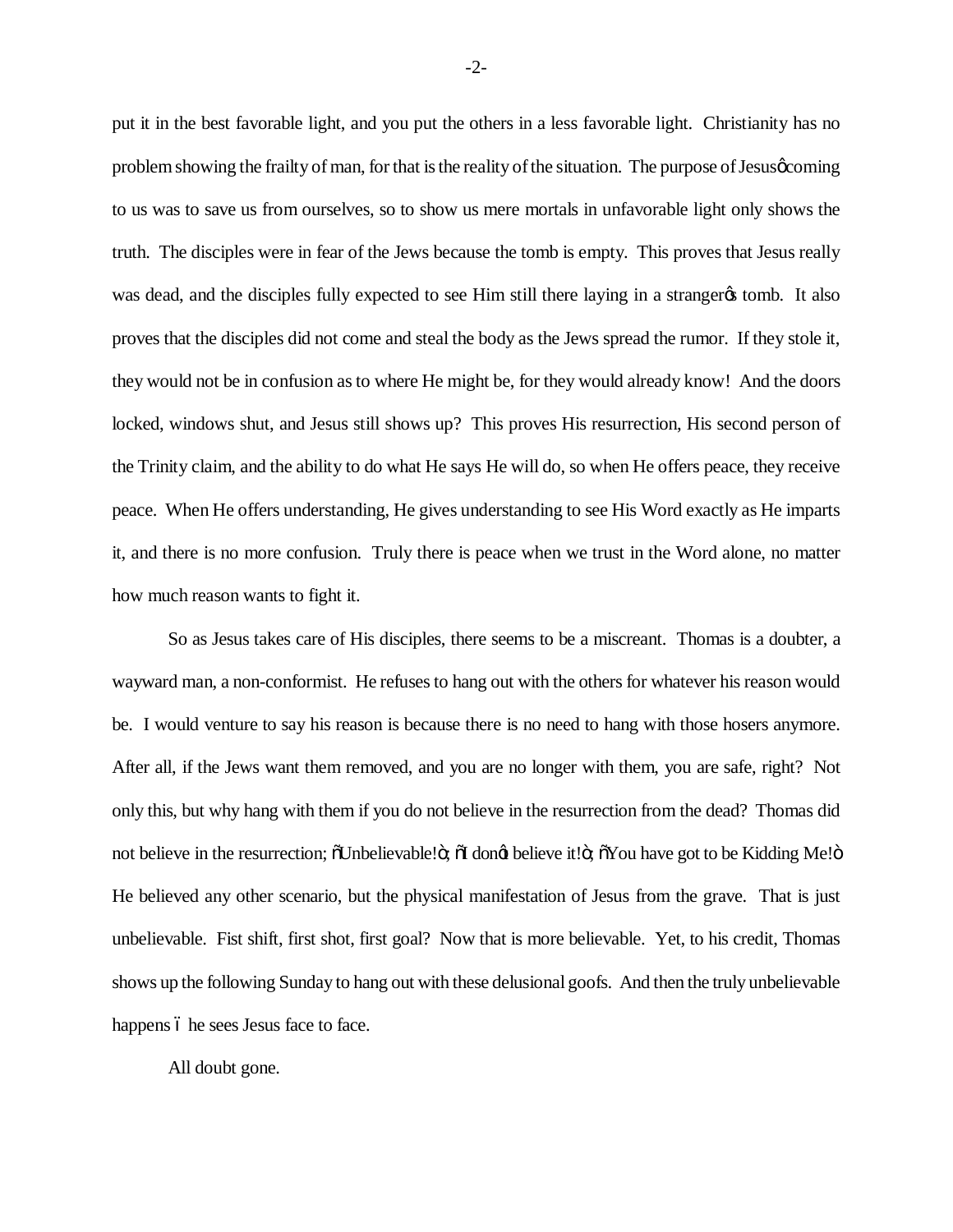Truly this is still happening today. It is still an unbelievable concept that there is life after death to this unbelieving world. There is no end to the numerous scenarios other than a resurrection from the dead to the side of Jesus. From reincarnation, to planet habitation, to virgin ownership, to just plan nothingness and all things in between, mixed and stirred to a quagmire of goofiness that for whatever reason is more acceptable than the simple resurrection from the dead.

Many have asked for reason to be fulfilled before belief can be assured.  $\tilde{o}$ Seeing is believing,  $\ddot{\text{o}}$  the mantra goes.  $\ddot{\text{o}}$  if God exists, why does He not show Himself? $\ddot{\text{o}}$  Well He did here. No, I want Him to show Himself to me! Ah, so now God has to conform to us before we believe? Should Jesus have come down from the cross as well, so that the Jews would believe? The truth is, Jesus did, does, and accomplishes everything necessary for salvation. Even the faith is not your own, but the Holy Spirit moving within you to give you the knowledge and peace to know and understand the Scriptures we have before us. This from your baptism which gave you the believing faith you needed to trust in the Word of God. Since Jesus has done all this, is it such a leap of faith to believe that He rose from the dead? Does it take mental gymnastics to understand the angel at the tomb,  $\delta$ He is not here. He Is Risen! $\delta$ ? HIRIH;TIMCT

The world knows not of the resurrection, so it cannot know of even more divine things such as Salvation Baptism and the Salutary gift of the Lord & Supper. The world has a need that you can assure – you can offer the Risen Christ to all you meet. Risen from the dead to give you eternal life, that is what the nails and spear marks remind you; our Savior lives, and grants to you this day salvation from sins and eternal life in His name. You give Christ in your daily activities when you offer up Christian love for your neighbor, genuinely concerned for their wellbeing of body and soul, wanting them to have the same peace and comfort you have here in God $\alpha$  Word alone; not needing external proofs to believe, but simply the power of the Word alone.